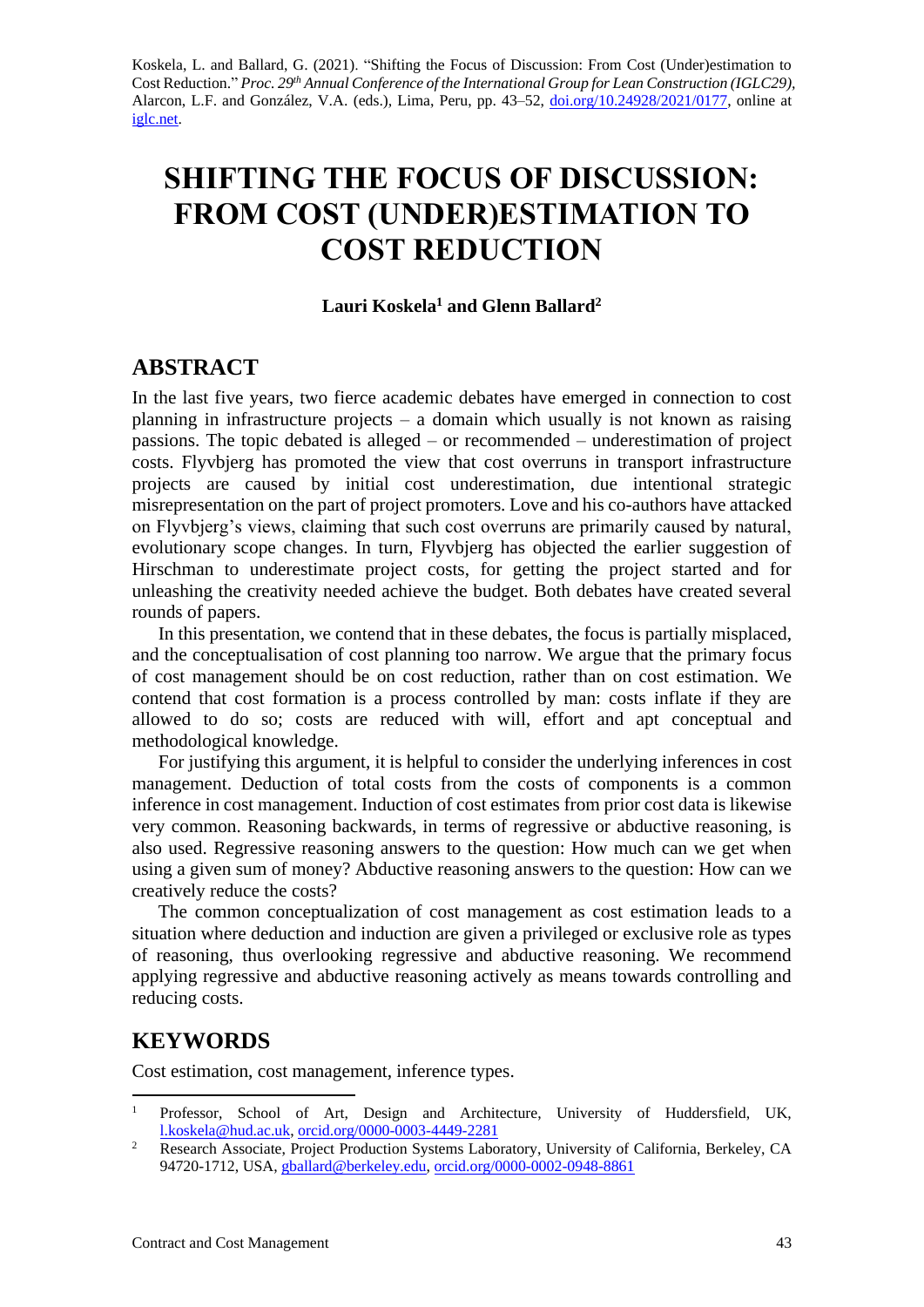# **INTRODUCTION**

Since the seminal paper (Flyvbjerg, Holm and Buhl 2002), Flyvbjerg has contended, in a stream of publications, that in transport infrastructure projects, costs are underestimated due to strategic misrepresentation, in simple terms, lying. Recently, Love and Ahiaga-Dagbui (2018) forcefully attacked the views by Flyvbjerg and his collaborators, comparing them to fake news. This criticism addresses several technical aspects of the empirical study by Flyvbjerg and his colleagues, and, most importantly, the claim that cost underestimation can best be explained by strategic misrepresentation. In turn, Love and Ahiaga-Dagbui (2018) forward an explanation related to evolutionary scope changes for cost underestimation.

In turn, Flyvbjerg (2016) recently critically discussed the idea of a Hiding Hand, originally proposed by Hirschman (1967). The Hiding Hand refers to underestimating a project's cost or difficulties for inducing creative action. For Flyvbjerg, this equates to actively recommending the very root cause for cost overruns, on which he has been trying to shed critical light.

These debates are useful, not only for creating the possibility of clarifying the topics of disagreements, but also as they lay bare strands of theoretical arguments in mainstream cost management. We contend that there are considerable gaps in the arguments by the parties. Namely, although the explanations of the parties refer to phenomena that certainly exist in connection to transportation (and other) projects, more important explanations are missing. Our main argument, inspired by Ohno (2012), is that cost formation should be seen as a process controlled by man – human agency plays a role in cost management, which thus should be classified as a technical science. This implies that cost reduction should be seen as the main task of cost management, rather than cost estimation. For justifying these arguments, we discuss the underlying inferences in cost management: deduction, induction, abduction and regression.

The paper is structured as follows. The next section presents a short summary of the two debates as well as our critical evaluation of them. Subsequently, a theoretical view of cost management, when understood as a technical discipline, and in terms of reasoning, is presented. Based on this wider conceptualization, cost management is discussed and new avenues for it are proposed. A section on conclusions completes the paper.

# **THE TWO DEBATES**

In the following, the basic arguments on project failure of the parties in the two debates are briefly outlined, along with countermeasures suggested.

### **THE DEBATE BETWEEN FLYVBJERG AND LOVE**

According to Flyvbjerg et al. (2018), "[t]he root cause of cost overrun is human bias, psychological and political". This bias, called planning fallacy, manifests itself either through delusion, in the form of optimism bias, or through deception, in the form of strategic misrepresentation or lying. As the primary countermeasure to these root causes of cost overruns, Flyvbjerg (2008) offers reference class forecasting (making cost estimates based on the costs of similar recent projects).

In turn, Love pinpoints changing conditions, requirements, and scope as the reasons for cost overruns (Love  $\&$  al. 2019). Basically, he proposes better cost estimating as a solution to the cost overrun problem, and mentions BIM as a promising tool in this regard.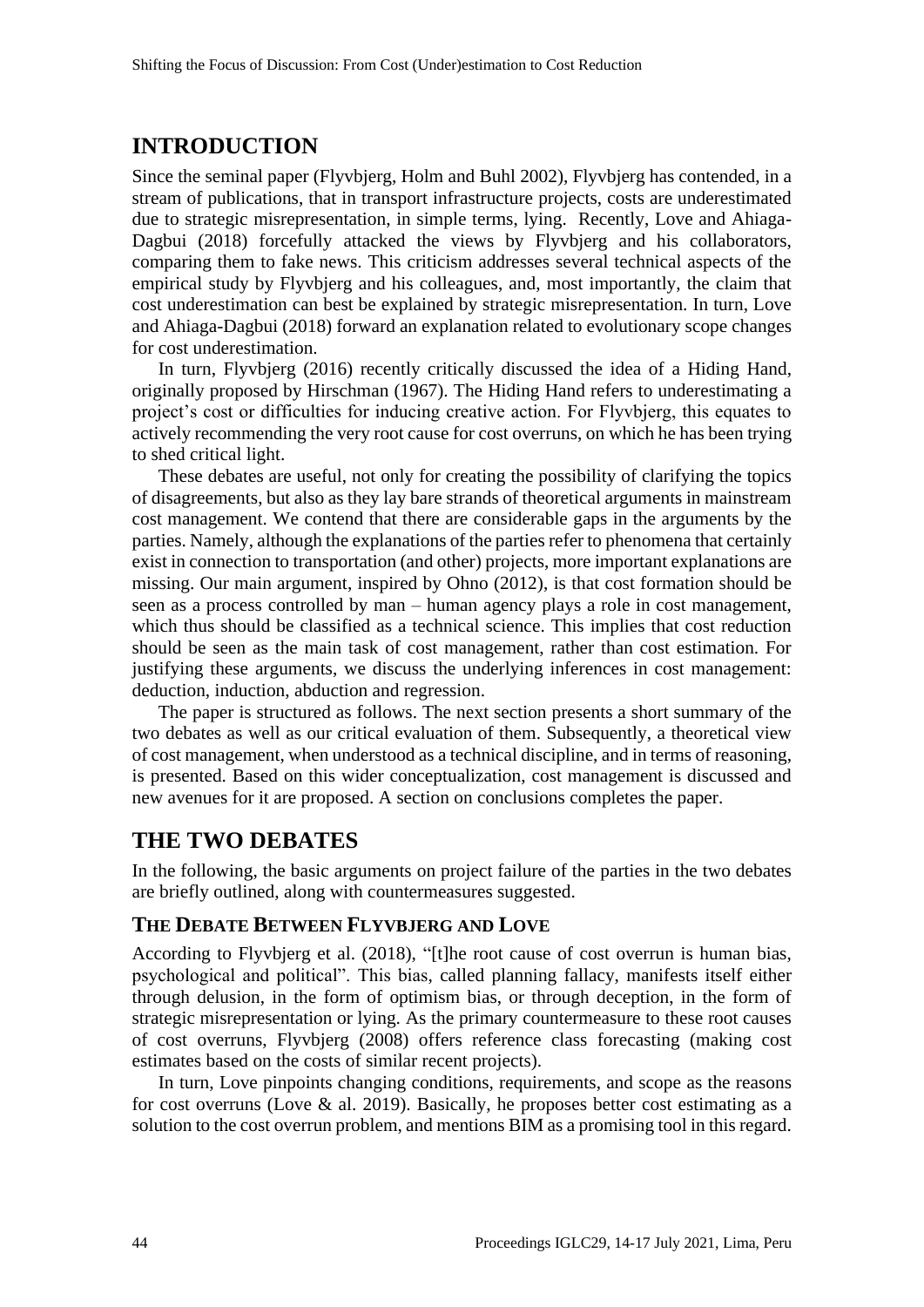### **THE DEBATE ON HIRSCHMAN'S VIEWS**

Based on his studies on development projects, Hirschman (1967) suggests underestimating a project's cost or difficulties (or overestimating benefits) for inducing creative action. For him, underestimating is the solution in view of the uncontrollability of the necessary creativity in the realization of the project, and a means for getting projects started. He explains the rationale behind the concept of Hiding Hand as follows (Hirschman 1967):

We may be dealing here with a general principle of action. Creativity always comes as a surprise to us; therefore we can never count on it and we dare not believe in it until it has happened. In other words, we would not consciously engage upon tasks whose success clearly requires that creativity be forthcoming. Hence, the only way in which we can bring our creative resources fully into play is by misjudging the nature of the task, by presenting it to ourselves as more routine, simple, undemanding of genuine creativity than it will turn out to be. Or, put differently: since we necessarily underestimate our creativity it is desirable that we underestimate to a roughly similar extent the difficulties of the tasks we face, so as to be tricked by these two offsetting underestimates into undertaking tasks which we can, but otherwise would not dare, tackle.

These suggestions by Hirschman are of course diametrically opposed to the views of Flyvbjerg. Based on an empirical, quantitative analysis, Flyvbjerg (2016) claims that Hirschman's Hiding Hand can be identified only in a fifth of projects, the rest rather having cost overruns and benefit shortfalls, and strongly rejects the notion of the Hiding Hand (see also (Flyvbjerg & Sunstein 2016, Flyvbjerg 2018b). In turn, Flyvbjerg's claims have triggered several papers defending Hirschman (e.g. Ika 2018, Lepenies 2018, Kreiner 2020).

### **CRITICAL EVALUATION**

We contend that in the discussion between Love and Flyvbjerg, there is a fundamental misconception around cost management. Namely, there is the failure to acknowledge the role of human agency in cost management. One important aspect of human agency is revealed in the saying by Ohno (2012): "*Costs do not exist to be calculated. Costs exist to be reduced*." Just calculating or predicting costs implies a natural science approach to the phenomena causing costs: they are out there and we as external observers examine them. This is the attitude of a quantity surveyor or an economist to cost. The former profession emerged to safeguard clients from unscrupulous builders, and quantity surveyors' viewpoint has been external to the construction process from the outset. The economist looks at production as a black box, and by force is outside that.

The other attitude, subscribed by Ohno, is the engineering (or technical) attitude: costs are both starting points and outcomes from our designing and planning and controlling. We can influence them. Note that this attitude embraces the natural science approach to costs: we still need to predict costs.

What would then a technical approach to cost management be in the case of projects? An infrastructure project consists of design and construction stages; project costs show partially different characteristics in these two stages. In the design stage, costs depend on the efforts of designers to take the budgeted costs to be a starting point of design and to go creatively (through abduction) beyond the solutions that are well-known. Both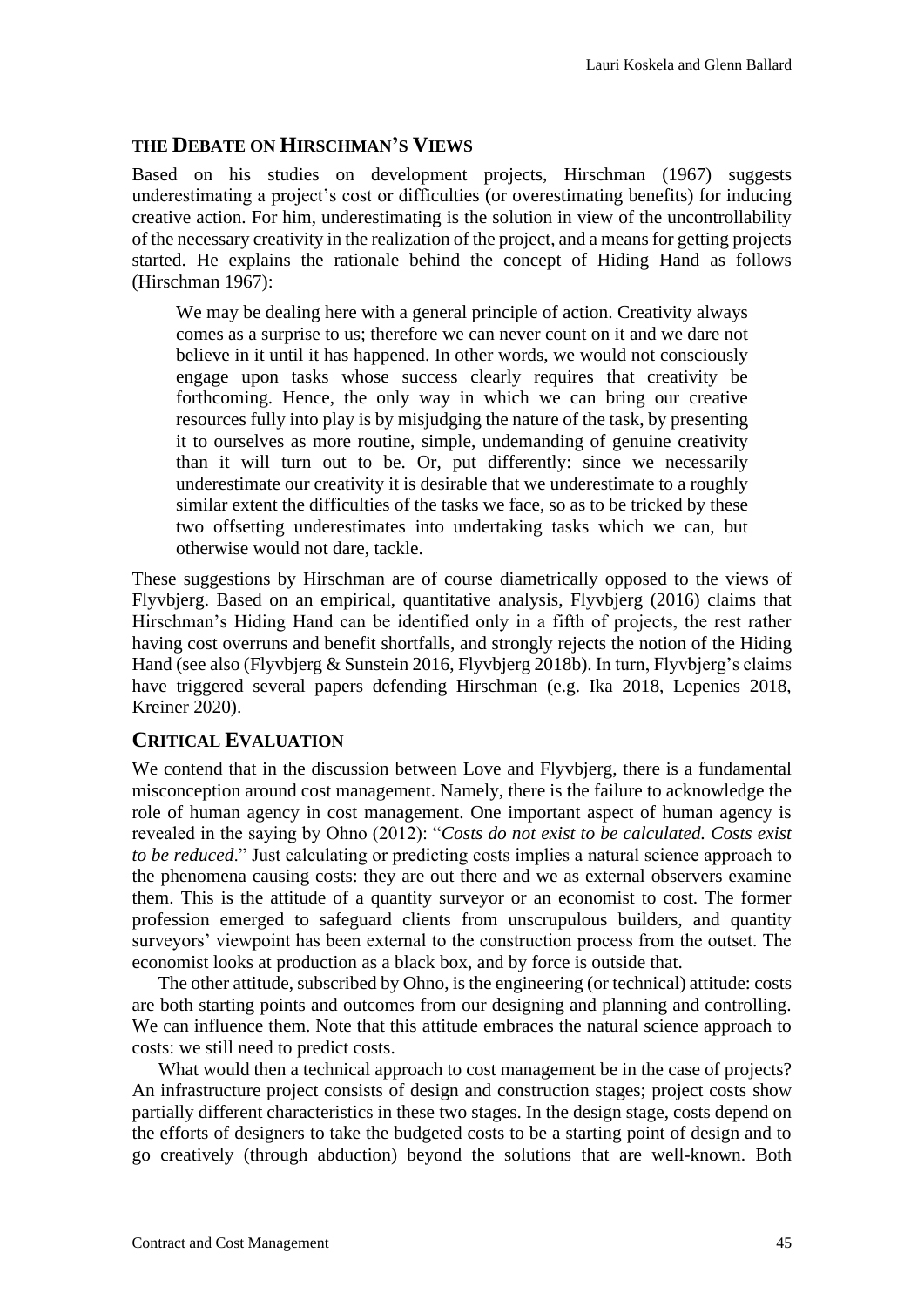Flyvbjerg and Love seem to fail to account for such deliberate efforts towards cost reduction. In the construction stage, there are avoidable and unavoidable costs; the amount of avoidable costs (cost for waste<sup>3</sup>) is dependent on appropriate leadership as well as managerial effort and effective managerial methods. Again, both Flyvbjerg and Love largely fail to account for avoidable costs.

Regarding then Hirschman, he accepts the role of human agency (and thus the technical attitude), especially in the sense of creativity, but views that it is incontrollable and is only triggered when the situation needs that. We consider this to be a too narrow and constraining view on creativity.

For justifying and expanding our arguments for the sake of cost management as a technical discipline, it is helpful to consider the major ways of controlling and reducing costs, as well their underlying inferences.

# **COST MANAGEMENT AS COST REDUCTION: THE METHODS TO CONTROL AND REDUCE COSTS**

What then does this technical approach to costs embrace (besides cost prediction that of course remains to be a necessary step)? There are at least four methods to control and reduce costs:

- Steering design and construction towards allowed costs.
- Encouraging, in design and construction, more intense search of the best solutions.
- Encouraging creativity for finding novel, less costly options.
- Applying waste reduction for diminished costs.

These four methods are explained in the following.

### **STEERING**

The question is about taking the cost target to be a requirement in design, rather than an outcome. Surely, in almost all design, there is an element of steering towards acceptable costs, but traditionally the decision cycle has been too long to be effective, leading to (too) late attempts of cost reduction.

### **MORE INTENSE SEARCH**

A second viewpoint is based on considerations related to economics. The axiomatic assumption in economics is that economic actors are optimizing in their decisions. However, as advanced by Simon (1990), this is an unrealistic assumption, for several reasons, especially because of bounded rationality and search costs for finding the optimum; in practice people "satisfice", select a satisfactory option. Thus, a gap (usually) remains between the selected option and the optimal option (should it be possible to determine it). It may be possible to narrow down this gap, and thus the question is about avoidable costs.

Accuracy of cost estimates is not the main topic of this paper. However, it is appropriate to state in passing that cost predictions are inaccurate also because there is a failure to predict the amount of waste costs, especially when the mainstream approach denies their existence (except in gregarious cases) and has no or little understanding on what is causing waste and how to reduce waste. The occurrence of waste is often emergent and varies from project to project. Flyvbjerg and Love fail to orderly conceptualize the phenomenon of waste.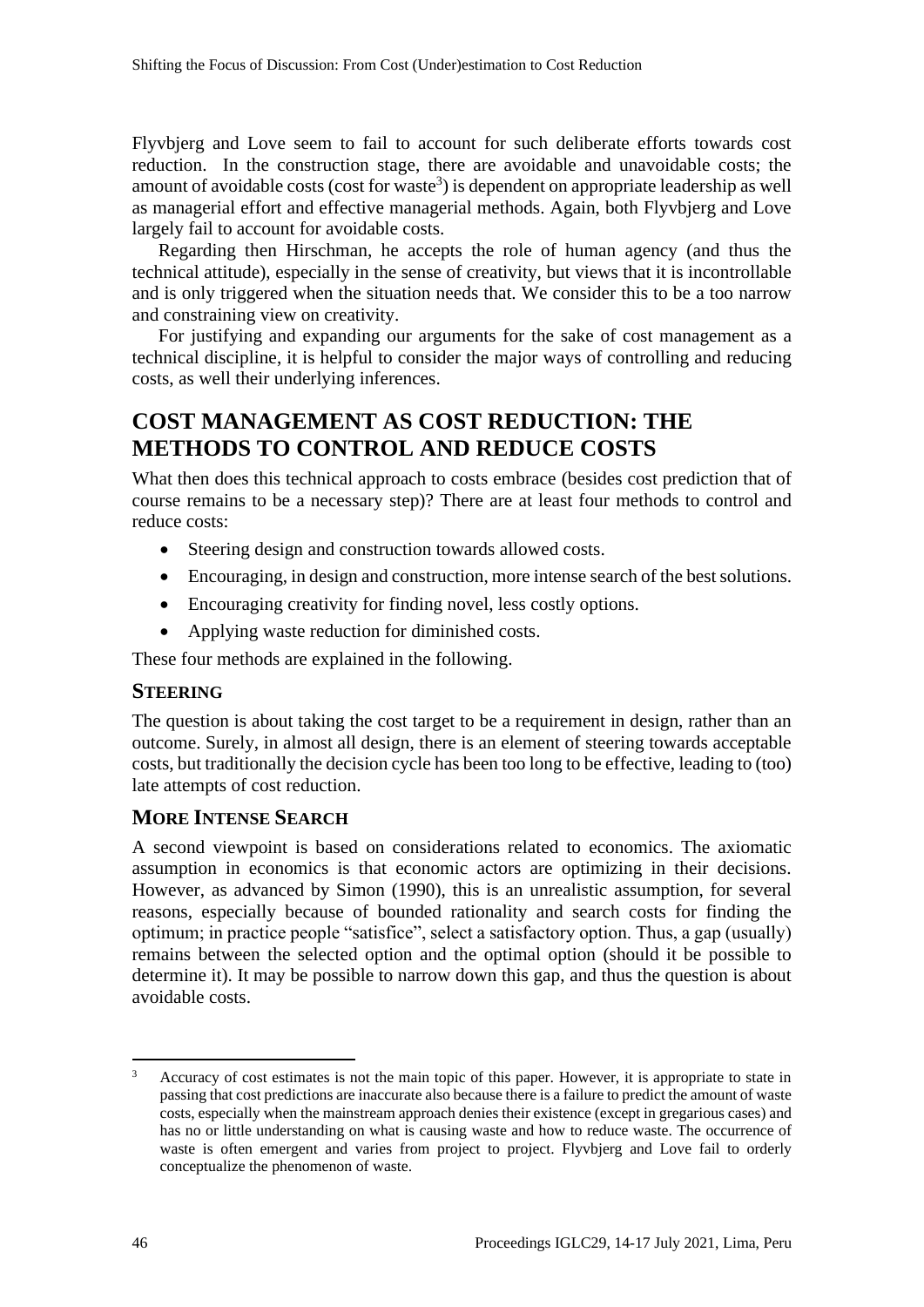### **ENCOURAGING CREATIVITY**

A third viewpoint is related to creativity. Through creativity, novel (in the situation) solutions, possibly providing cost advantages, can be achieved.

### **REDUCING WASTE**

The occurrence of waste is ubiquitous and significant in construction. In this situation, related avoidable costs provide a major source of cost reduction opportunities.

### **DISCUSSION**

The fundamental misconception of cost management as a natural science discipline leads to a situation where prediction of costs is given the dominant or exclusive role, and the ways of controlling and reducing costs are sidelined. In practice, predicting, controlling and reducing costs are realized through different types of inferences, and for the sake of a complete analysis, it is necessary to discuss them.

# **INFERENCES USED IN COST MANAGEMENT**

For identifying the dominant inferences used in cost management, it is appropriate to start from the typical information needs occurring in relation to costs. These can be expressed through questions. We contend that for a client there are three questions of immediate interest in relation to cost:

- 1. Given a scope or design, how much will it cost?
- 2. Given a cost (or price), what will I get?
- 3. Given a difference between the estimated cost and the cost that can be afforded, how can the project be realized?

Note that there is an additional, fourth question in the background:

1. Given recent realized costs, which cost data should I use for my project?

In the field of pedagogy, it is common to distinguish inferential questions from other question types (Zucker et al. 2010). The criterion of an inferential question is that an inference is needed for responding to it. All the mentioned four questions are inferential, and remarkably, a particular inference type is respectively employed:

- 1. This is a deductive inference, proceeding forward, from number of things and activities and their unit costs (or prices) to total costs.
- 2. Regressive inferences are opposite to deductive inferences, they proceed backwards. A client may assess that a business case allows a certain amount of money to be used for a construction project. How many square meters and at which quality level can then be afforded?
- 3. In turn, abductive inferences are creative. Their starting point is a problem seemingly without a solution. However, a creative abduction provides an insight that solves the problem. This kind of situation emerges, say, if the cost of an existing product needs to be reduced by 20 % due to competitive pressures.
- 4. Inductive inferences are used for determining the unit costs in cost management. These inferences are based on observation of costs in the relevant marketplaces.

In the following, these inference types, as they occur in cost management, are examined in more detail.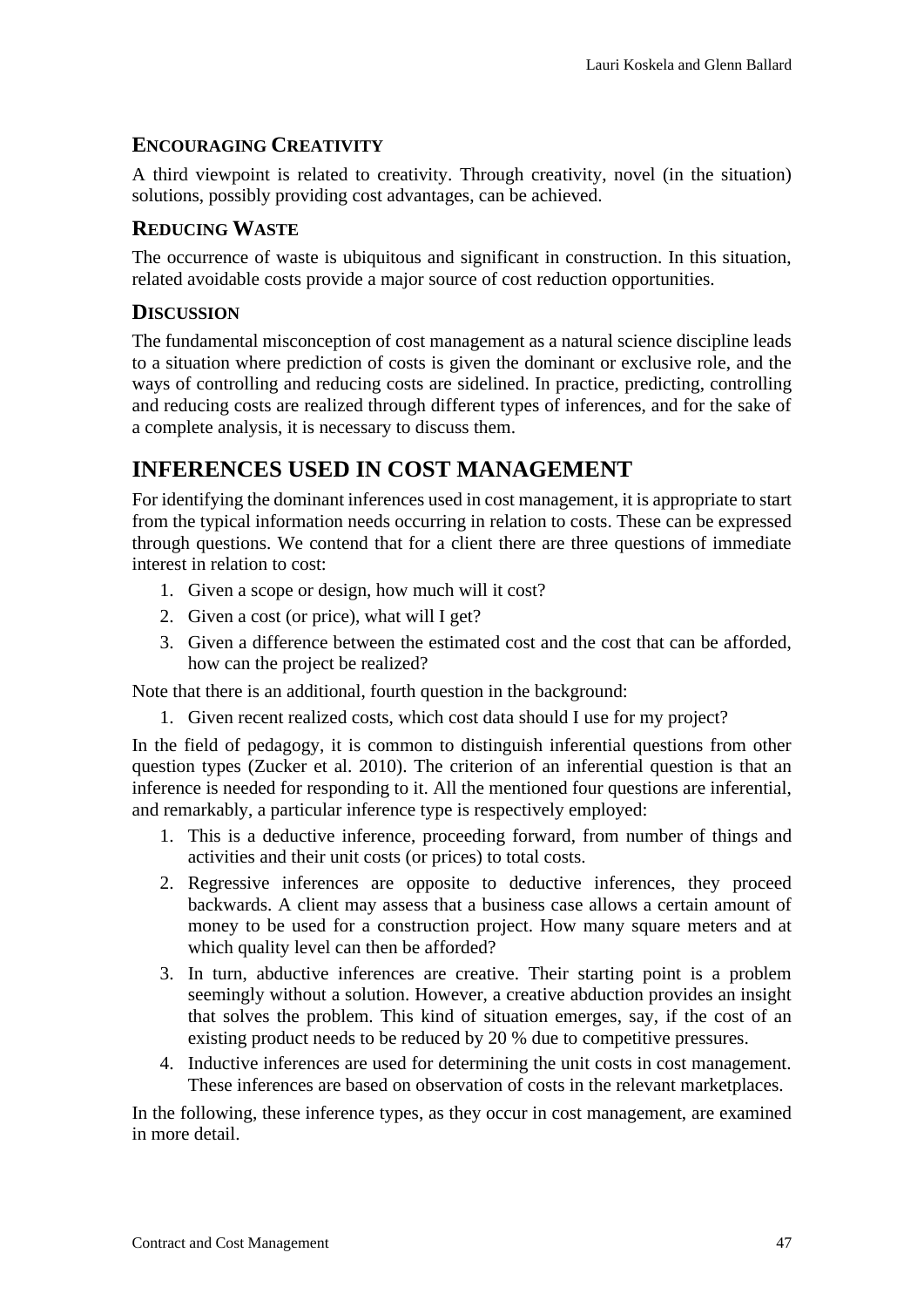#### **DEDUCTIVE INFERENCES**

Deduction can be defined as follows (Baker 2017): "A deduction is any sequence of statements each of which is derived from some initial set of statements (the premises) or from a prior statement in the sequence." Deduction equals thus reasoning forward.

A deductive inference in construction cost management is typically of the form: The building will incorporate x tonnes of steel, with a price y per tonne, thus the total cost of steel will be xy. A deductive inference is thus used for prediction of the cost.

What is thus critical is (1) that all causes of costs (materials, activities, overheads) have been correctly identified and determined (in product and work breakdown structure) regarding their numerical value, and (2) that the unit cost is correct (with no systematic bias). Unfortunately, there are potential problems regarding both critical issues.

Regarding "all causes of costs", there are several reasons why some causes are not identified or known in early stages of a project. The tendency of scope creep has been discussed in the literature (Kuprenas & Nasr 2003). During the project, new activities may emerge as necessary, or activities turn out to be more difficult that assumed. However, perhaps a dominating question may be that a part of cost is caused by nonnecessary activities (or materials, etc.), leading thus to avoidable cost. The prediction of the widely varying occurrence of waste is in practice impossible.

The correctness of the unit cost is discussed below.

#### **REGRESSIVE INFERENCES**

Regressive inferences are similar to deductive inferences in being based on causality, but proceed in opposite direction, backward from outcomes to causes, while deduction proceeds forward, from causes to outcomes. Besides direction, there is another essential difference: the deductive inference is objective, each cause by necessity produces its predetermined outcome. Instead, as several causes may produce the same outcome, a regressive inference is often selective, that is, there is a subjective selection among different known causes.

Regressive inferences are the main ingredient of design (Pikas 2019), and through them, the means-ends chain from requirements to the smallest element designed is created. From the viewpoint of cost management, regressive inferences are thus related to steering towards cost targets, and to extending the range of options for the sake of improved decisions (that is, pushing to the optimum in terms what is generally known, rather than creating new alternatives) - Empirical research shows that experienced designers tend to gravitate towards solution conjectures related to their prior experience (Cross 2004).

Regressive inferences, being counterparts to deductive inferences in opposite direction, have the same critical issues as the latter.

A further function for regressive inferences is in finding the root cause for waste.

#### **ABDUCTIVE INFERENCES**

Abduction was defined by the American philosopher and scientist Peirce (1934) as the only type of inference that produces new ideas. Although abduction has mostly been addressed in the context of scientific inventions, it has also been recognised as a key inference in design (Koskela, Paavola & Kroll 2018). In the design (or planning) context, an abductive inference leads to a solution that goes beyond being habitual or being selected, purportedly as the best, among existing, generally known options. Rather, an abductive solution shows novelty in the context. In the context of cost management, an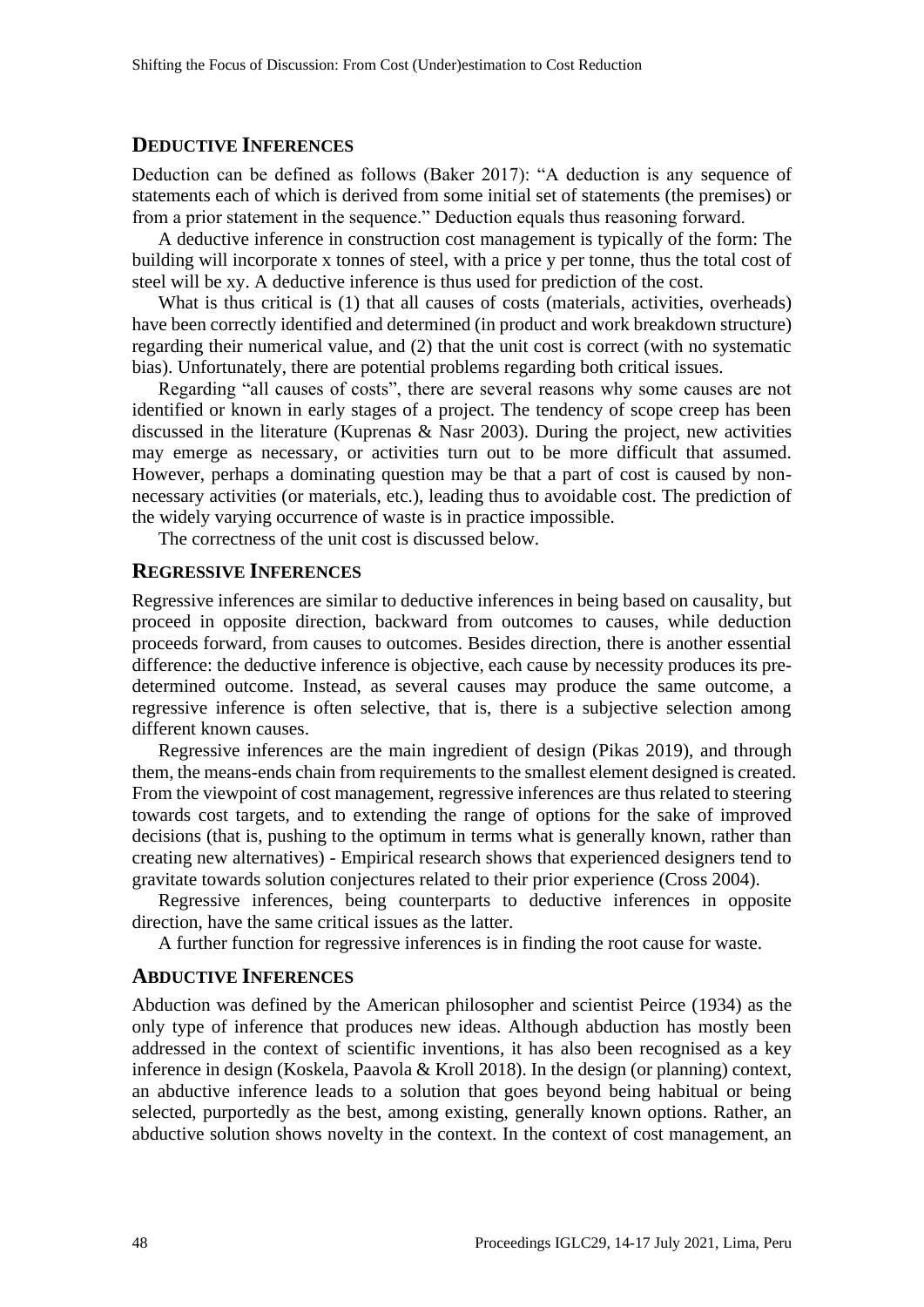abductive inference does not seek to predict or estimate a cost of a thing or process, but rather to find a thing or process with such novelty that it can be realized with reduced cost.

### **INDUCTIVE INFERENCES**

A classical definition of induction is as follows by Hume (Ambrose 1947): "instances of which we have had no experience resemble those of which we have had experience". A typical inductive inference in cost management is as follows: Something has cost in the past, in same circumstances, x, let us assume that this will be the case in the future. - Also predicted inflation may be an induction.

Inductions on cost may be on different levels, from elemental level (cost of a type of material or work) to the project level. At the elemental level, there are commercial databases on average cost of different types of material and work, based on induction. At the project level, the question is about reference class cost prediction (Flyvbjerg 2008).

However, there is a major problem in relation to cost induction. Namely, any observed cost (per unit) may have a share of avoidable cost but its amount is usually not visible. For example, Koskenvesa & al. (2010) report that the Finnish productivity data for different types of construction work, as presented in a national, continuously updated database, contain a considerable share of waste time, which then migrates, as accepted waste, into schedules, task durations, contracts and cost estimations.

## **RELATION OF INFERENCE TYPES TO THE DIFFERENT METHODS OF TECHNICAL APPROACH TO COST MANAGEMENT**

Now, we are in the position of presenting an overview on the inference types used by each method of the technical approach to cost management (Table 1): regressive and abductive inferences are in the central position, while deductive and inductive inferences are used as supporting types of reasoning (except in cost prediction).

| management.                                            |                                                                  |                                    |  |  |
|--------------------------------------------------------|------------------------------------------------------------------|------------------------------------|--|--|
| Method in the technical approach<br>to cost management | <b>Primary inference types</b>                                   | Secondary inference types          |  |  |
| Cost prediction                                        | Deductive and inductive<br>inferences                            |                                    |  |  |
| Steering                                               | Regressive inferences                                            | Deductive and inductive inferences |  |  |
| Better decision-making                                 | Regressive and deductive<br>inferences                           | Inductive inferences               |  |  |
| Creativity                                             | Abductive inferences                                             | Deductive and inductive inferences |  |  |
| Waste elimination                                      | Regressive inferences (for finding<br>the root causes for waste) | Deductive and inductive inferences |  |  |

| Table 1. Methods and their inference types in the technical approach to cost |  |  |
|------------------------------------------------------------------------------|--|--|
| managament                                                                   |  |  |

# **HOW TO GET THE TECHNICAL APPROACH TO COST MANAGEMENT REALIZED?**

Up to recent times, the fragmented and siloed organizing of construction projects made it difficult to use the technical approach to cost management. Along with influences from other sectors, organizational innovations and maturation of digitised construction, new related practices and methods have emerged, such as Target Value Design (TVD), Setbased Design, Choosing by Advantages, etc., which can be used as part of cost management in the technical sense. In view of space limitations, only the two central inferences in the technical approach to cost management are commented in the following.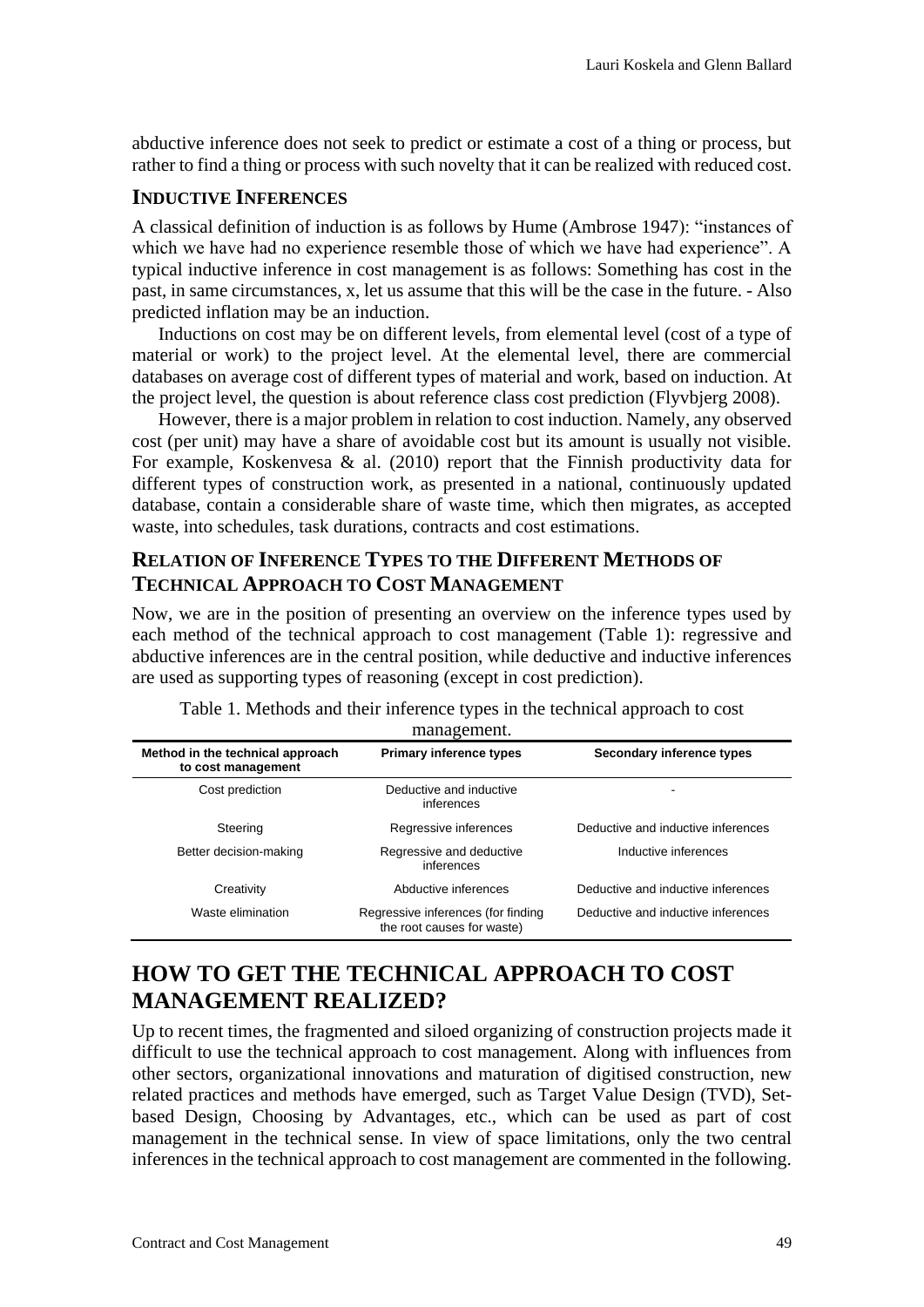#### **REGRESSIVE INFERENCES**

Regression in steering to targets may seem straightforward, but actually already conceptual estimating/target setting prior to design requires a careful and systematic approach. One possibility is to identify different functions to be performed in the building, and to use prior statistical data (cost per function) for setting the target cost. A simple variant of this is the unit method (Kirkham 2014), where one functional unit is used for costing (say beds in a hospital ward). Another option is provided by the method described in (Pennanen, Ballard & Haahtela 2011), which is based on a software structured to transform the voice of the customer into a constructable Building Information Model. This BIM constructs all the quantities and costs of the building components before the design starts, basing on the client's needs. However, it has no visual read-out because the intention is to allow designers to be constrained only by functionalities, capacities and target cost, and to otherwise have free rein to deliver architectural and other soft qualities.

Furthermore, regression can reveal the need for abduction when conflicts between design criteria must be resolved, because otherwise the project purpose is unachieveable. A weaker sense of "must be resolved" also exists when project objectives that are not essential to its fundamental purpose can only delivered through invention (Ballard, et al., 2020).

All in all, our knowledge on the current state and developments opportunities of regression is still scant.

### **ABDUCTIVE INFERENCES**

Abduction may be the most powerful type of inference. However, the challenge is that it cannot be conducted in a deliberate manner – there is hardly a recipe for abduction. Nevertheless, researchers have come up with factors which are encouraging or discouraging creativity – and thus abduction (the two first columns in Table 2).

| <b>Factor influencing</b><br>creativity | <b>Explanation of the factor</b>                                                                                                                                                                                        | Corresponding feature in the TVD<br>practice                                                                                                                                                                |
|-----------------------------------------|-------------------------------------------------------------------------------------------------------------------------------------------------------------------------------------------------------------------------|-------------------------------------------------------------------------------------------------------------------------------------------------------------------------------------------------------------|
| Progress principle                      | Making progress in meaningful work leads to<br>intrinsic motivation and further to creativity<br>(Amabile & Pratt 2016).                                                                                                | The progress towards the target cost is<br>prominently visible.                                                                                                                                             |
| Intrinsic and extrinsic<br>motivators   | Intrinsic motivation is conducive to creativity;<br>controlling extrinsic motivation is detrimental to<br>creativity but informational and enabling<br>extrinsic motivation can be conducive (Amabile<br>& Pratt 2016). | Intrinsic motivation is provided through<br>progress, and such extrinsic motivators<br>as the gain/pain sharing mechanism<br>and the clear targets may act in a<br>synergistic manner.                      |
| Work environment                        | Clear organizational goals, value placed on<br>innovation, sufficient time, clear project goals<br>and autonomy in how to meet project goals, etc.<br>are related to creativity (Amabile & Pratt 2016).                 | Many of the stated work environment<br>factors may exist in an TVD<br>environment. Especially, cost<br>reductions are expected to occur over<br>the project duration, and thus there is<br>sufficient time. |
| Collaboration and<br>discussion         | Participative decision-making, collaboration<br>(Amabile & Pratt 2016) and discussion (Koskela<br>& Kroll 2019) stimulate creativity.                                                                                   | Both wide collaboration and one-to-one<br>discussions are encouraged.                                                                                                                                       |
| Affect                                  | Positive relation between affect and creativity:<br>positive mood leads to higher levels of creativity<br>(Amabile & Pratt 2016).                                                                                       | Applied methods, like Last Planner,<br>lead to positive mood (Arroyo & Lang<br>2018).                                                                                                                       |

Table 2. Factors influencing creativity and corresponding features in TVD

Further, in Table 2 it is examined how abductive inferences are being supported in the practices related to TVD. Even if creativity aspects as such have not been a starting point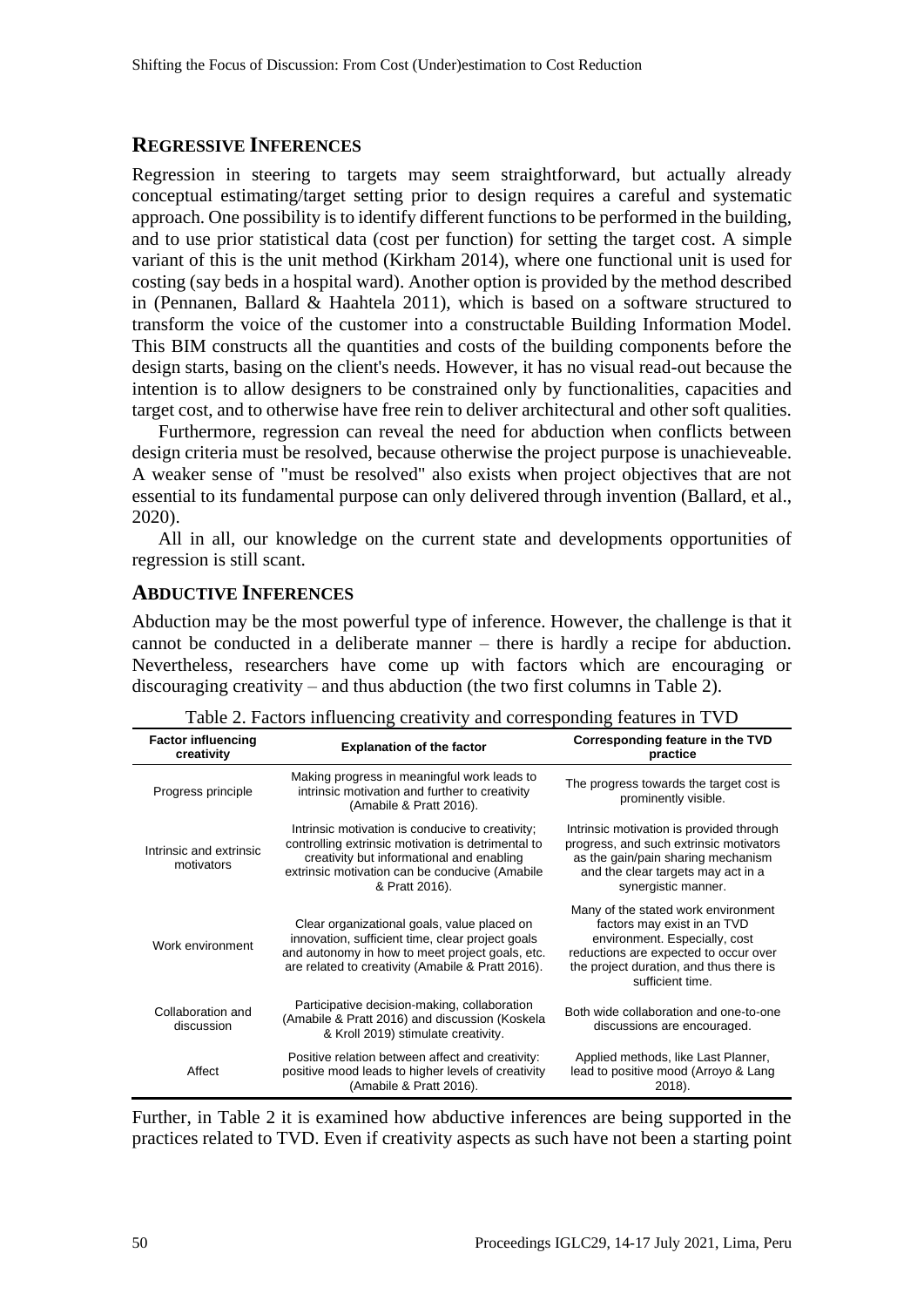in the development of the TVD approach, an initial analysis shows the approach is surprisingly compatible with the suggestions of creativity research.

There are two creativity factors which are especially interesting from the viewpoint cost management, namely the influence of available time and collaboration. Amabile, Hadley and Kramer (2002) contend, based on extensive empirical studies, that time pressure discourages creativity (however less if the employees feel a sense of mission). Instead, one-to-one collaborations support creativity according to these authors. The role of verbalization, discussion and debate was found also by Koskela and Kroll (2020) as important underlying factors for abduction.

However, our knowledge on the current state and development opportunities of abduction in construction cost management, as well as more generally in construction management, is very modest, and thus there are fertile topics for research on offer.

# **CONCLUSIONS**

The common natural science conceptualization of cost management, subscribed by Flyvbjerg and Love, leads to a situation where deduction and induction are given a privileged or exclusive role as types of reasoning in dealing with costs, thus overlooking regressive and abductive reasoning. In Hirschman's project management concept, creativity through abductive reasoning is acknowledged, but it is considered uncontrollable and not actively managed. We recommend applying regressive and abductive reasoning actively and systematically as means towards controlling and reducing costs. Also, we suggest that the mentioned forms of reasoning in construction cost management invite for fertile opportunities for descriptive and prescriptive research.

# **REFERENCES**

- Amabile, T. M., Hadley, C. N., & Kramer, S. J. (2002). "Creativity under the gun." *Harvard Business Review*, *80*, 52-63.
- Amabile, T.M., & Pratt, M.G. (2016). "The dynamic componential model of creativity and innovation in organizations: Making progress, making meaning." *Research in organizational behavior*, *36*, 157-183.
- Ambrose, A. (1947). "The problem of justifying inductive inference." *The Journal of Philosophy*, *44*(10), 253-272.
- Arroyo, P., and Long, D. (2018). "Collaborative Design Decisions" In: *Proc. 26th Annual Conference of the International. Group for Lean Construction (IGLC), González, V.A. (ed.)*, Chennai, India, pp. 463–472. [doi.org/10.24928/2018/0509.](https://doi.org/10.24928/2018/0509)
- Baker, A. (2017) "Non-Deductive Methods in Mathematics", *The Stanford Encyclopedia of Philosophy* (Winter 2017 Edition), Edward N. Zalta (ed.), URL [https://plato.stanford.edu/archives/win2017/entries/mathematics-nondeductive/.](https://plato.stanford.edu/archives/win2017/entries/mathematics-nondeductive/)
- Ballard, G., Arroyo, P. and Chiu, S. (2020). "Conflicting Design Requirements". 2020 Lean in Design Forum *Lean Construction Institute*. Available at [p2sl.berkeley.edu.](https://p2sl.berkeley.edu/)
- Cross, N. (2004). "Expertise in design: an overview." *Design studies*, *25*(5), 427-441.
- Flyvbjerg, B. (2008). "Curbing optimism bias and strategic misrepresentation in planning: Reference class forecasting in practice." *European Planning Studies*, *16*(1), 3-21.
- Flyvbjerg, B. (2016). "The fallacy of beneficial ignorance: A test of Hirschman's hiding hand." *World Development*, *84*, 176–189.
- Flyvbjerg, B. (2018a). Critics don't understand behavioral science. Local Trans. Today, April 27, pp. 3–4, [https://www.transportxtra.com/publications/local-transport](https://www.transportxtra.com/publications/local-transport-today/news/56703/in-depth-academics-clash-on-causes-of-transport-cost-overruns)[today/news/56703/in-depth-academics-clash-on-causes-of-transport-cost-overruns.](https://www.transportxtra.com/publications/local-transport-today/news/56703/in-depth-academics-clash-on-causes-of-transport-cost-overruns)